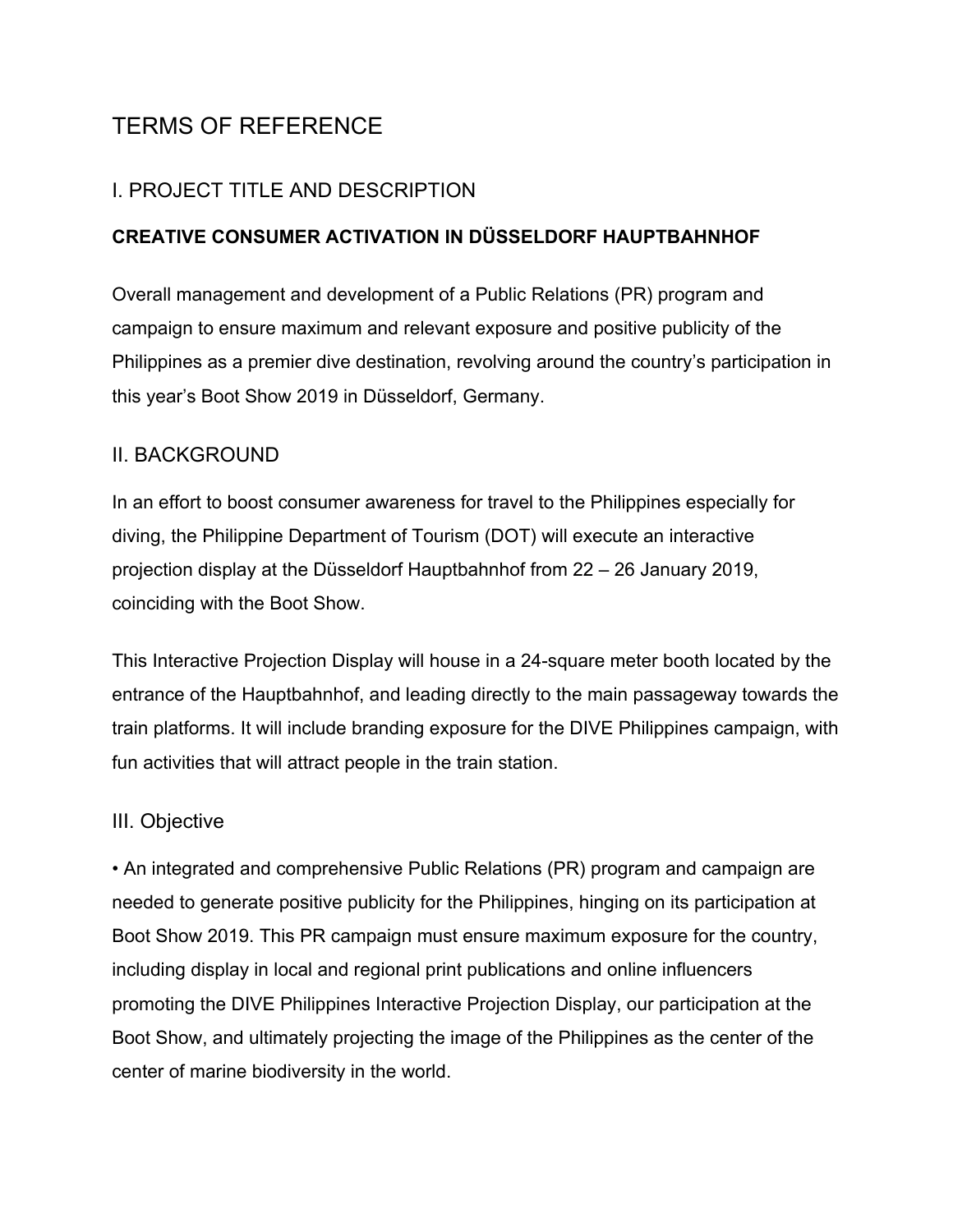#### IV. SCOPE OF WORK / DELIVERABLES

a. Publicity generation: arrange for various press coverage before, during, and after the event highlighting the Philippines as a premier dive destination

This includes:

- Developing an integrated PR plan/program, indicating the target levels of reach/impact, and other forms of measurement that will reflect how an increase in awareness on the Philippines as a premier dive destination will be achieved throughout this campaign

- Identifying media publications and outfits with a wide reach and high relevance particularly for audiences in the North RhineWestphalia, covering traditional, digital, and social media platforms

- Generating official Press Releases before, during and after the event and whenever deemed necessary, and securing approval for the same before disseminating to an extensive media contacts list with high reach for consumers

- Suggesting creative ways to maximize the Philippines' participation, as a way of increasing consumer interest for the brand

- Arranging for publicity coverage in relevant media platforms, further to discussions and agreements

b. Management of the DIVE Philippines' Interactive Projection Display

- Management of the DIVE Philippines' Interactive Projection Display including the following:

§ Information counter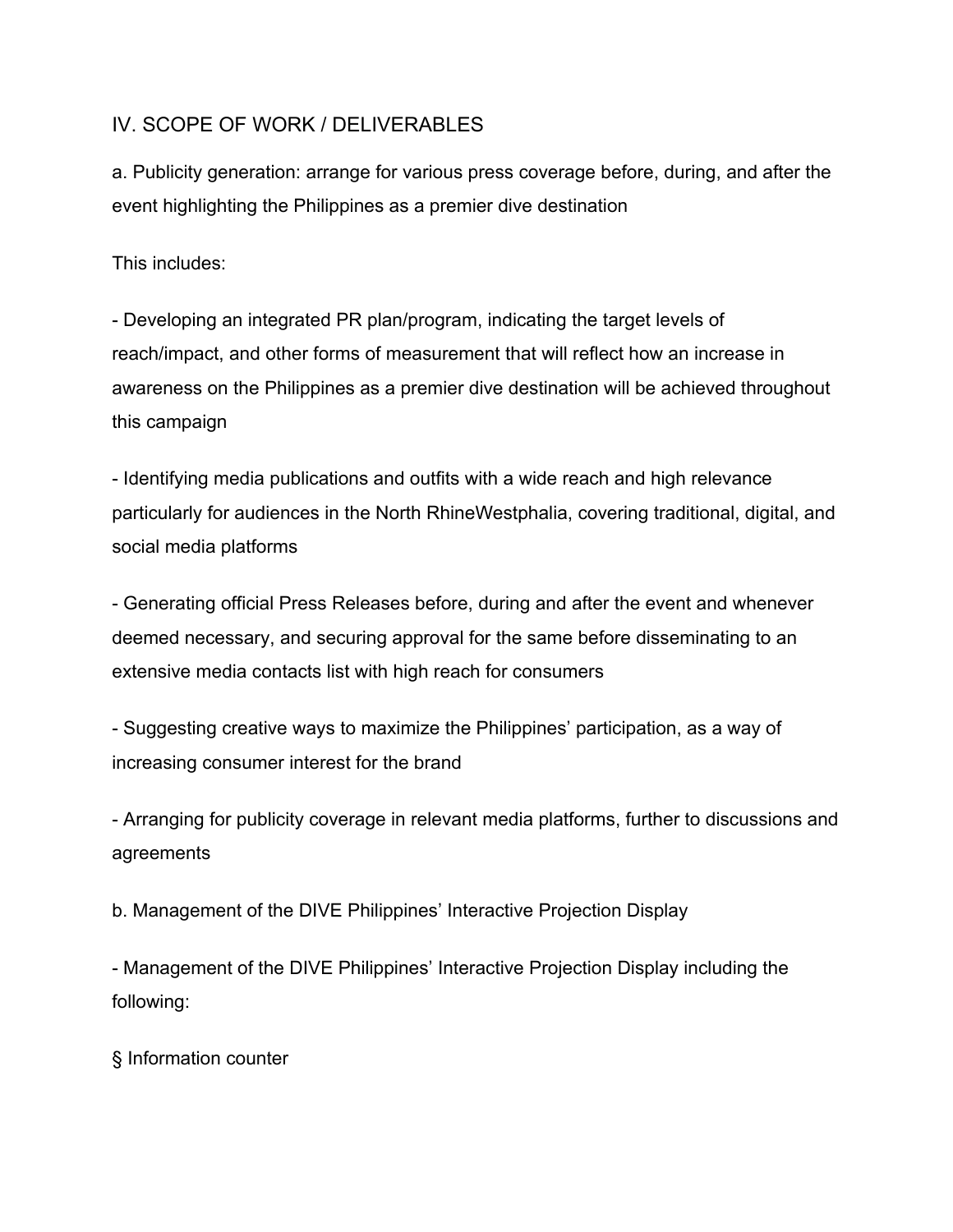§ Virtual reality area

§ Promoters dressed in dive suits to invite consumers to experience the projection display (at least 2 pax)

§ Lucky draw in partnership with the exhibitors at the Philippine booth in the Boot Show

- Production and distribution of a post-event video to be launched on YouTube, Instagram, and other social media platforms

- Facilitation of the program of the Philippines, including all opportunities that allow for publicity for the brand

- Negotiate with Hauptbahnhof and relevant suppliers for the implementation of the campaign

- Secure necessary permits for the implementation of the campaign

c. Generation of a comprehensive post-event report, reflecting media mileage gained and copies of the published articles / media exposure on the Philippines

# V. MINIMUM QUALIFICATIONS FOR SUPPLIERS

a. Full service PR agency operating in Germany with relevant contacts in the media and travel industry, and able to facilitate the requirements and deliverables as stipulated above

b. Dedicated Account Manager and Account Director to oversee the project and coordinate with the DOT with respect to the execution and implementation of the campaign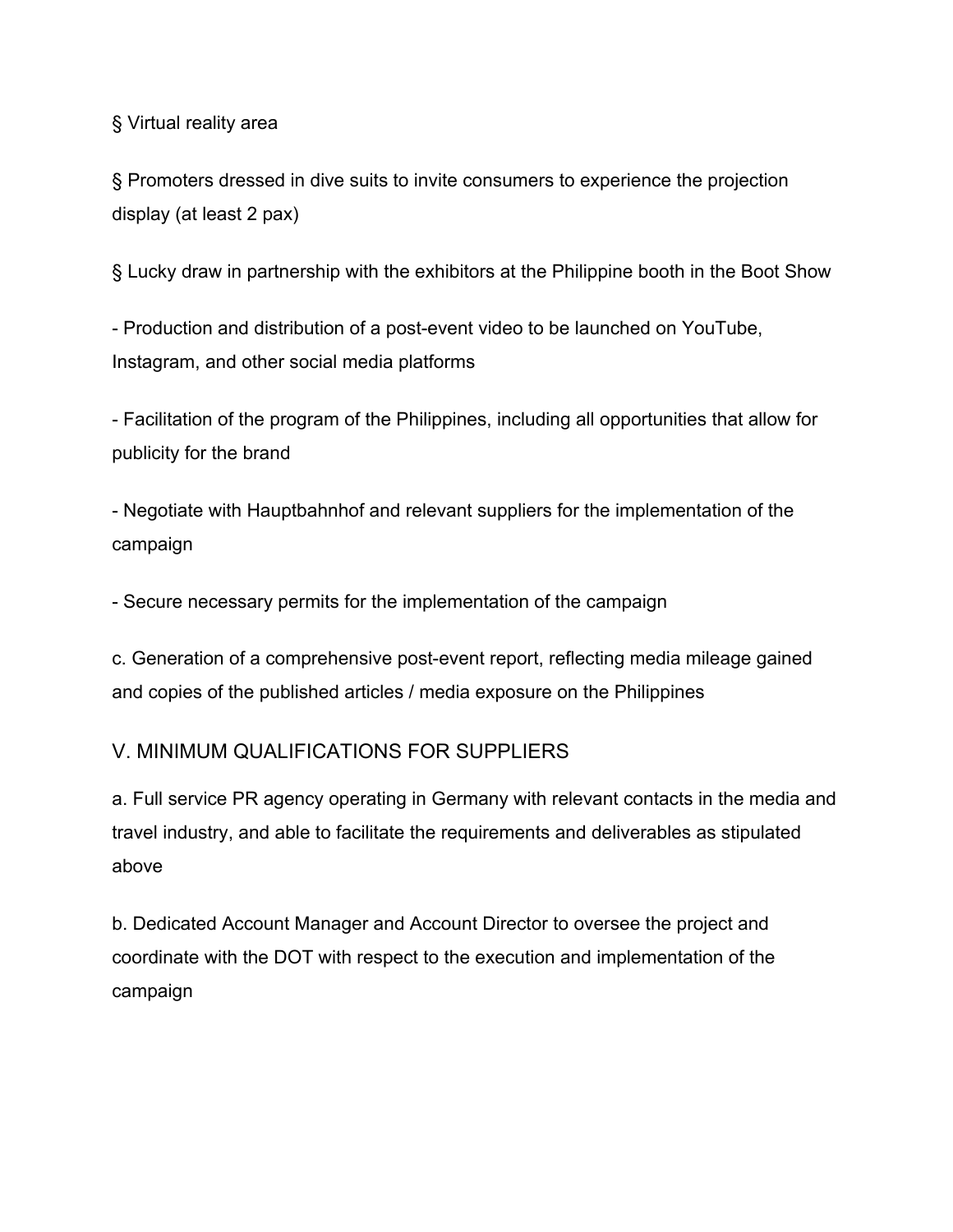c. Presentation of similar projects previously undertaken. If not available, please present case studies of projects undertaken in Germany.

## VI. TIMELINE AND SCHEDULE OF WORK

December 18, 2018: Submission of bid proposals, inclusive of publicity requirements according to these Terms of Reference, and mandatory legal documents

December 19, 2018: Selection of the DOT Frankfurt office and the Tourism Promotions Board (TPB) of the winning PR Agency assigned to handle the publicity activities for the **Philippines** 

December 21, 2018: Submission of revised PR and communications plan, including firmed up proposals on how to implement each aspect of the PR plan, timelines, and schedule of appointments, based on the DOTFrankfurt Office and TPB's feedback on the winning bidder's original proposal

January 7, 2019: Coordination for the full implementation of the PR plan, including special media and consumer activities that will be implemented before and during the event

January 22-26, 2019: Event proper

February 11, 2017: Submission of post-event report

## VII. BUDGET

• The total budget allocation for the project is €60,000.00 inclusive of taxes and other applicable fees, including but not limited to PR agency fees, operational expenses, press coverage fees, production fees, documentation costs, among others.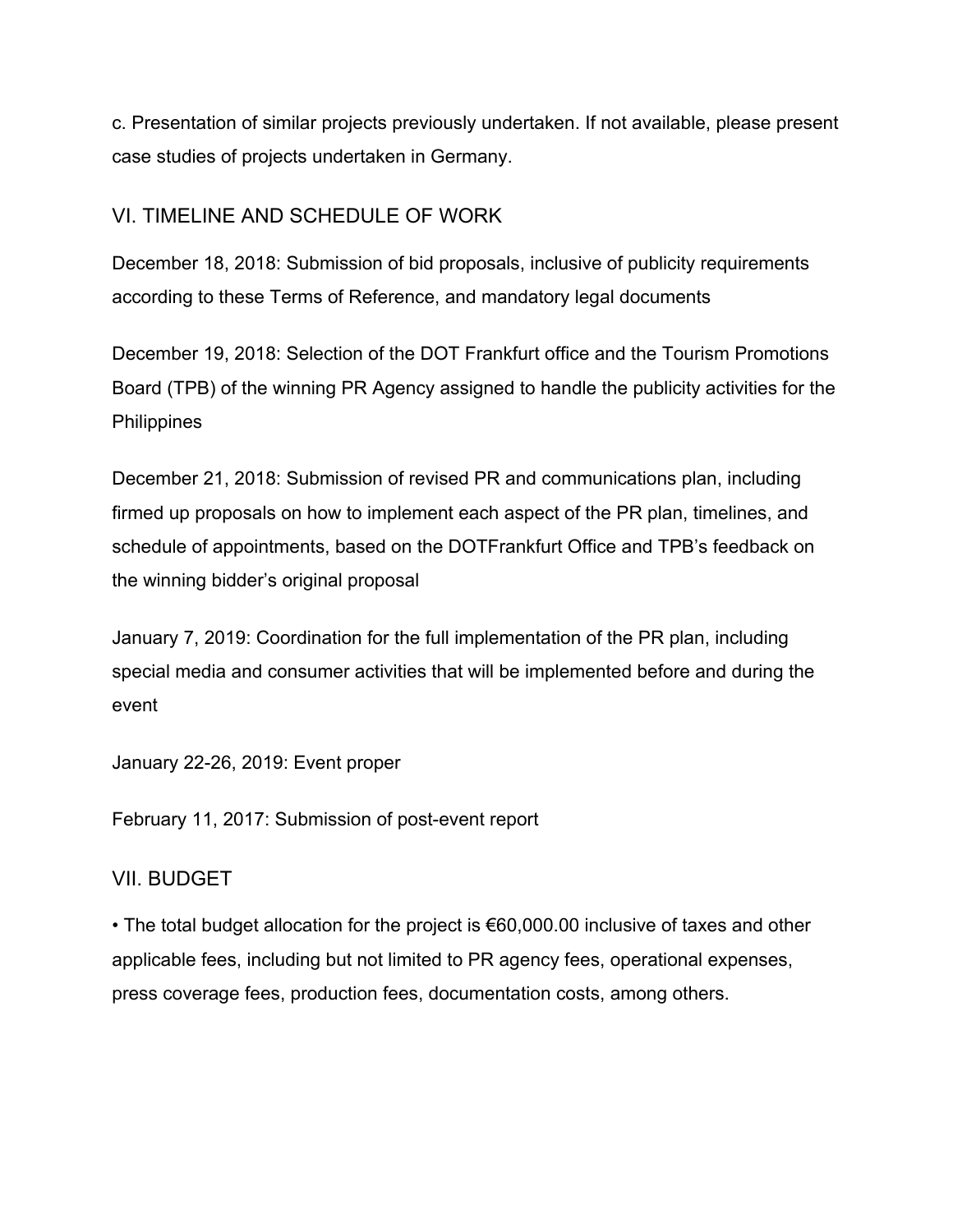• Interested bidders must present a budget breakdown in their proposal, indicating the components of their proposed budget.

## VIII. DOCUMENTARY REQUIREMENTS

- Signed Terms of Reference (all pages should be initialed)
- Company registration documents and appropriate licenses
- Latest Tax clearance

• Company portfolio containing similar projects previously undertaken in the past 5 years.

The winning bid shall be determined based on the proposal with the most advantageous financial packaged cost, provided that the amount of the bid does not exceed the established total budget for the project.

# IX. TERMS AND CONDITIONS

1. The selected agency shall be subject to assessment by the DOT Frankfurt/TPB as to the effectiveness of any part or phase of the campaign launched. The DOT Frankfurt/TPB reserves the right to terminate the services of the winning bidder should any part of the deliverables be unsatisfactory.

2. Subject to the assessment by the DOT Frankfurt/TPB as to the performance of the creative agency for its implementation of the campaign, the services of the selected creative agency may be re-contracted by DOT Frankfurt/TPB to implement supplemental programs, subject to additional budgets and a separate agreement.

3. Any excess remuneration or compensation in the form of rebate from production and media suppliers following the industry practice of compensating services of an agency shall be negotiated by the winning agency, and credited by the supplier in favor of the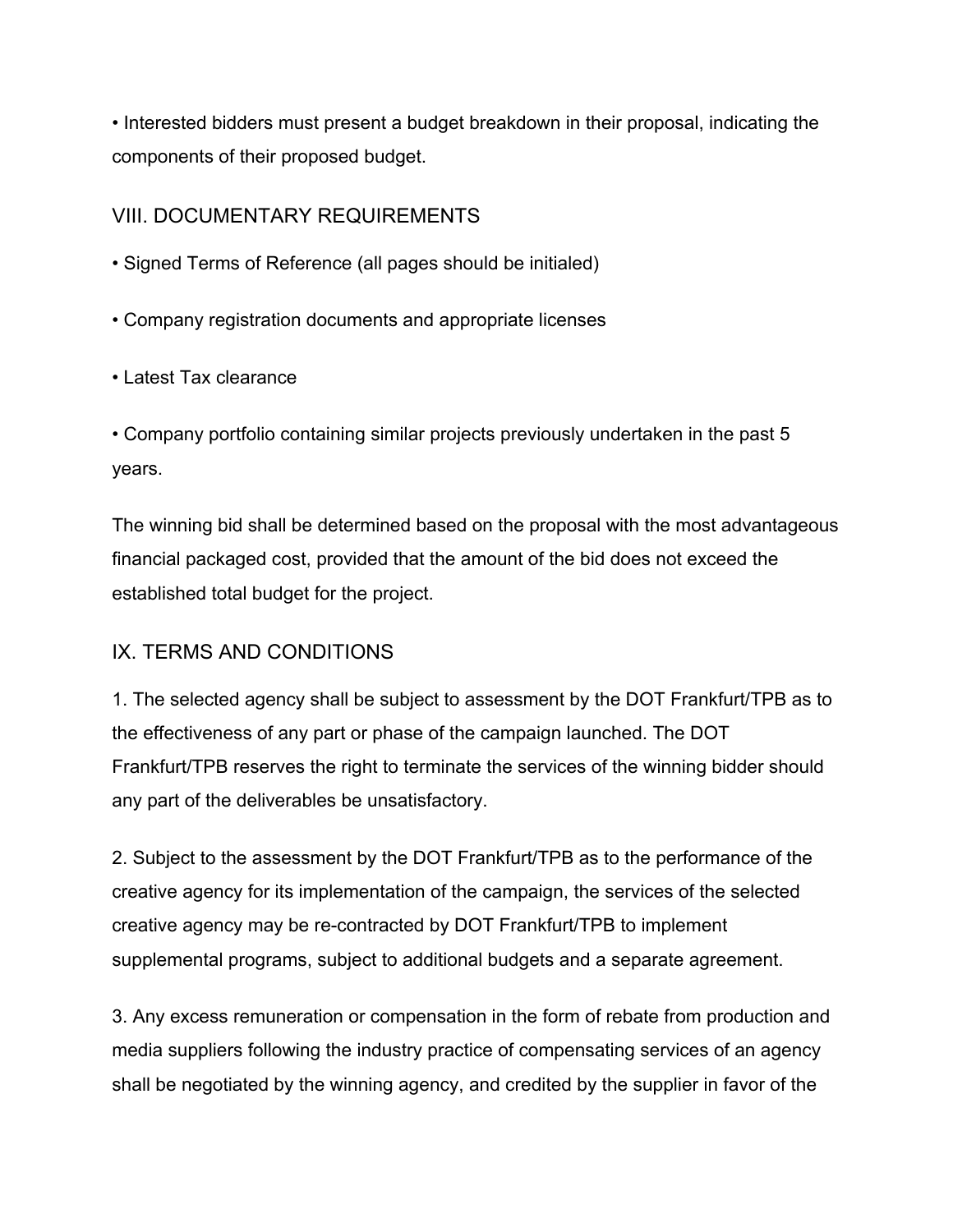DOT Frankfurt/TPB in the form of additional promotional materials and/or extended media or PR placements, in order to maximize the effect and benefit of the campaign.

## X. PAYMENT PROCEDURES

Compliant with the procedures of the Philippine Government

- 50% initial payment upon approval of PR plan
- 30% payment upon completion of the scope/deliverables

• 20% balance payment upon submission of final report Required supporting documents for payment:

- Original copy of signed contract
- Original copy of invoice following signed contract

X. CONTACT PERSON

Anabelle Gaye Apostol

Operations Officer

Philippine Department of Tourism – Frankfurt

anabelle@morefunphilippines.de

SIGNED BY PROPONENT:

Signature : \_\_\_\_\_\_\_\_\_\_\_\_\_\_\_\_\_\_\_\_\_\_\_\_\_\_\_\_\_\_\_\_\_\_\_\_\_\_\_\_\_\_\_\_\_\_\_\_\_\_\_

Name: \_\_\_\_\_\_\_\_\_\_\_\_\_\_\_\_\_\_\_\_\_\_\_\_\_\_\_\_\_\_\_\_\_\_\_\_\_\_\_\_\_\_\_\_\_\_\_\_\_\_\_